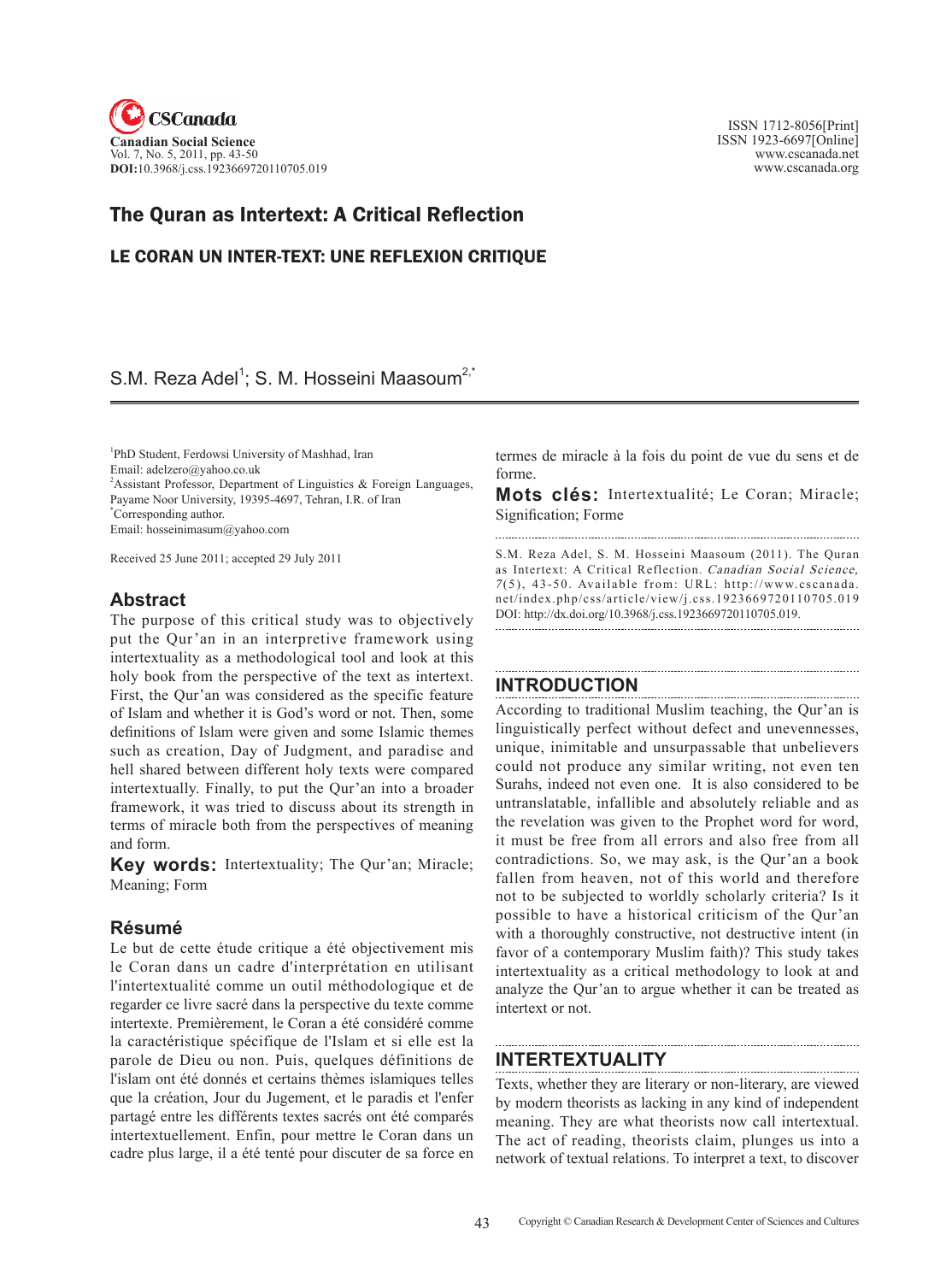its meaning, or meanings, is to trace those relations. Reading thus becomes a process of moving between texts. Meaning becomes something which exists between a text and all the other texts to which it refers and relates, moving out from the independent text into a network of textual relations. The text becomes the intertext.

Allen (2000) looks at intertextuality through its major theoretical contexts, from its origins in Kristeva's blending of Saussure and Bakhtin, through its poststructuralist articulation in the work of Barthes and its structuralist articulation in Genette and Riffaterre, on to feminist and postcolonial adaptations of the term, and finally to its application within the non-literary arts, the current cultural epoch and modern computer technologies.

Saussure produced a definition in which a sign can be imagined as a two-sided coin combining a signified (concept) and a signifier (sound-image). This notion of the linguistic sign emphasizes that its meaning is non referential: a sign is not a word's reference to some object in the world but the combination, conveniently sanctioned, between a signifier and a signified (Saussure, 1974). The meanings we produce and find within language, then, are relational; they depend upon processes of combination and association within the differential system of language itself. Signs are not 'positive terms'; they are not referential, they only possess what meaning they do possess because of their combinatory and associative relation to other signs. No sign has a meaning of its own. Signs exist within a system and produce meaning through their similarity to and difference from other signs.

As Allen (2000, p. 15) notes, the term intertextuality first enters into the French language in Julia Kristeva's early work of the middle to late 1960s. In essays such as 'The Bounded Text' (Kristeva, 1980, p. 36–63) and 'Word, Dialogue, Novel' (1980, p, 64–91) Kristeva introduces the work of the Russian literary theorist M. M. Bakhtin to the French speaking world. Therefore, as Bakhtin has a central role in forming the foundation of intertextuality, I elaborate more on his ideas which are the backbone of the intertextuality theory.

The dialogical theory of language originated in the writings of the Bakhtin Circle (Brandist, 2002) and its most famous members: Mikhail Bakhtin (1981, 1984, 1986, 1993) and Valentin Voloshinov (1973, 1976). More recent contributions to dialogical thinking include those of Rommetveit (1992), Markova & Foppa (1990, 1991), Markova, Graumann, & Foppa (1995), Linell (1998), and Lahteenmaki (1998a, 1998b).

 Dialogue in Bakhtin philosophy plays the central and fundamental role in creating different kinds of discourse. In his analysis of language, Bakhtin (1986) considered the utterance as a basic form of verbal communication. The length of the utterance varies from a single word or a short phrase to a long text, and it is the exchange between the speakers that determines the boundaries of an utterance. An utterance is therefore connected to the concept of voice, or the "talking personality, the speaking consciousness" (Bakhtin, 1981, p. 434).

In Bakhtin's understanding, to produce an abstract account of literary language or any language is to forget that language is utilized by individuals in specific social contexts. A word or an utterance captures the human centered and socially specific aspect of language. "The word is not a material thing but rather the eternally mobile, eternally fickle medium of dialogic interaction. It never gravitates toward a single consciousness or a single voice. The life of the word is contained in its transfer from one mouth to another, from one context to another context, from one social collective to another, from one generation to another generation. In this process the word does not forget its own path and cannot completely free itself from the power of those concrete contexts into which it has entered. (Bakhtin, 1984, p. 201).

Bakhtin's (1981) conception of dialogism is that "in the actual life of speech, every concrete act of understanding is active. . . . Understanding comes to fruition only in response. Understanding and response are dialectically merged and mutually condition each other; one is impossible without the other" (p. 282). In contrast to the concept of dialogue, Bakhtin's concept of monologue refers to "any discourse that seeks to deny the dialogic nature of existence, and pretends to be the 'last word', the authoritative word". Morris (1994, p. 247) asserts that such discourse is typical of authoritarian regimes.

In fact, Bakhtin reminds us that "social dialogue reverberates in all aspects of discourse, in those (aspects) relating to 'content' as well as the 'formal' aspects themselves" (1981, p. 300), and that in everyday dialogue, "the listener and his response are regularly taken into account." (p. 280). In this respect, discourse and thought ipso facto are, to use Bakhtin's term, heteroglossic. That is, the word, the utterance, the verbal moment are multivoiced, infused with "shared thoughts, points of view, alien value judgments and accents" (Bakhtin, 1981: 276) that reflect what Holquist (1981) calls "a matrix of forces practically impossible to recoup" (p. 428). For Bakhtin, the development of discourse in societies began with 'monoglossia,' a stable and unified language, then shifted to 'polyglossia,' two or more languages simultaneously existing in the same society, and finally to 'heteroglossia,' the conflict between centralized and decentralized, or 'official' and 'unofficial' discourses (Morris, 1994, p. 246). Alive and always active, language moves in multiple directions simultaneously: in perpetual tension between centripetal and centrifugal forces – the tendency to unify, centralize, fix, formalize, privilege, and create norms – and the tendency to invent, innovate, vary, expand, and specialize. Bakhtin terms the locus of those forces heteroglossia. The meaning of any utterance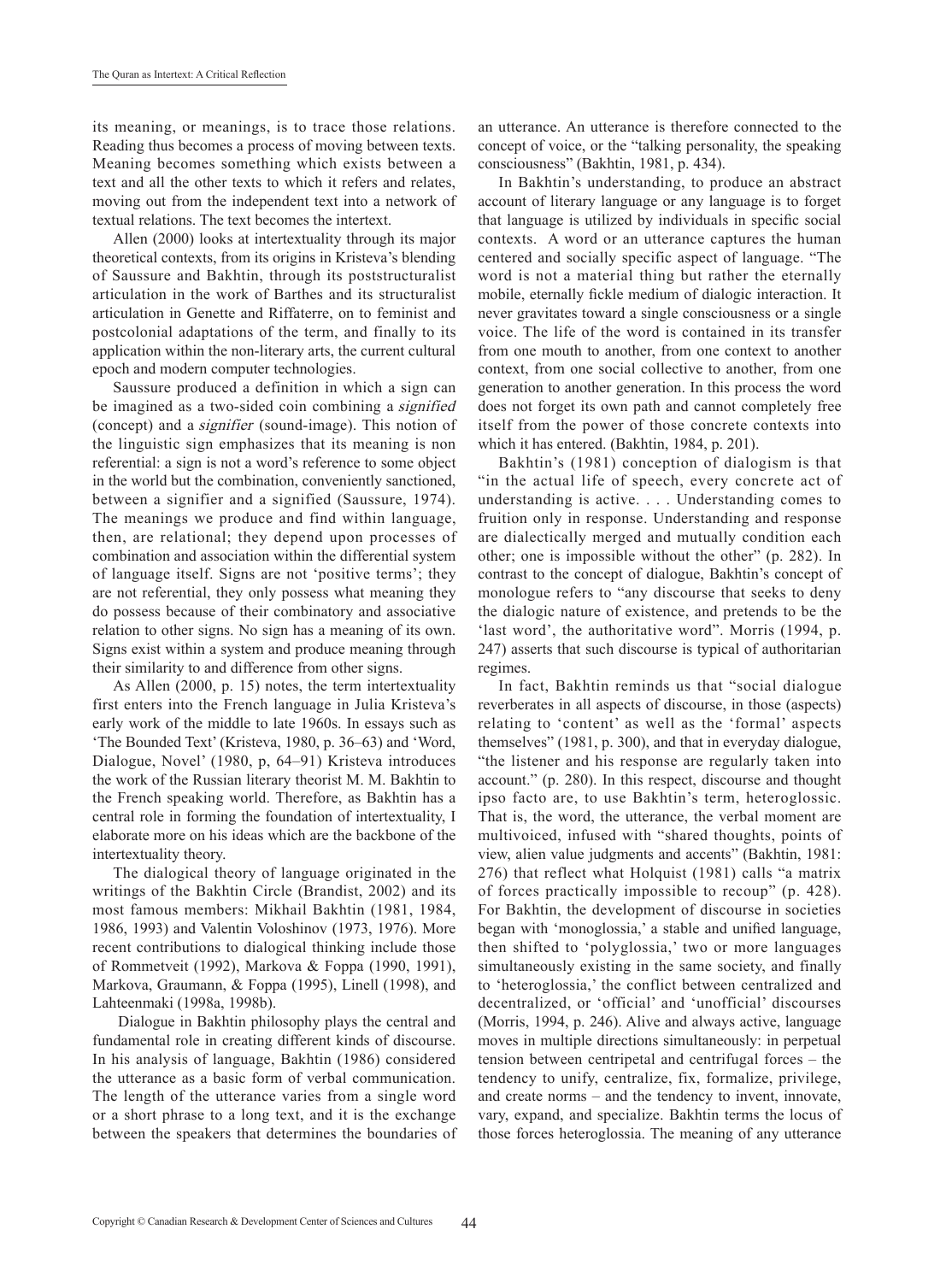is never fixed and static, but differs in rich and complex ways according to the context and conditions within which it is used. "Every concrete utterance of a speaking subject serves as a point where centrifugal as well as centripetal forces are brought to bear" (Bakhtin, 1981, p. 272). Bakhtin understood dialogue to occur in the spaces between two parties as a result of centrifugal outward push. It is "outside of the 'soul' of the speaker and does not belong to him only" (Todorov, 1984, p. 52) and therefore occurs outside ourselves in an environment of egalitarian reciprocity. In communication, "centrifugal forces compel movement, becoming, and history; they long for change and new life, whereas centripetal forces urge stasis" (Hazen, 1993, p. 17). So, for Bakhtin, a word is even more than a text. It is interwoven with the world.

But, the word intertextuality was introduced and developed by Julia Kristeva in 1980. Kristeva set out to establish a new mode of semiotics, which she called semianalysis. She attempted to capture in this approach a vision of texts as always in a state of production, rather than being products to be quickly consumed. As she writes: "Developed from and in relation to these modern texts the new semiotic models then turn to the social text, to those social practices of which 'literature' is only one unvalorized variant, in order to conceive of them as so many ongoing transformations and/or productions. (Kristeva, 1986, p. 87). Kristeva writes: the minimal unit of poetic language is at least double, not in the sense of the signifier/signified dyad, but rather, in terms of one and other .... The double would be the minimal sequence of a paragrammatic semiotics to be worked out starting from the work of Saussure ... and Bakhtin. (Kristeva, 1980, p. 69)

Bakhtin and Kristeva share, however, an insistence that texts cannot be separated from the larger cultural or social textuality out of which they are constructed. All texts, therefore, contain within them the ideological structures and struggles expressed in society through discourse. Before concluding, it is of great importance to name another critical figure, Ronald Barthes, whose ideas, along with other intertextual theorists, had an important influence in the realm of ideological interpretation and intertextual analysis.

The fact that the theory of intertextuality propounded by Barthes causes what he, in an essay of 1968, famously styled 'the death of the Author' (Barthes, 1977a, p. 142–8) is perhaps one of the more widely known features of intertextual theory.

Barthes describes the text as: woven entirely with citations, references, echoes, cultural languages, antecedent or contemporary, which cut across it through and through in a vast stereophony. The intertextual in which every text is held, it itself being the text-between of another text, is not to be confused with some origin of the text: to try to find the 'sources', the 'influences' of a work, is to fall in with the myth of filiation; the citations which go to make up a text are anonymous, untraceable, and yet already read: they are quotations without inverted commas. (Barthes, 1977a, p.160)

Barthes writes: The Author, when believed in, is always conceived of as the past of his own book: book and author stand automatically on a single line divided into a before and an after. The Author is thought to nourish the book, which is to say that he exists before it, thinks, suffers, lives for it, is in the same relation of antecedence to his work as a father to his child. (Barthes, 1977a, p. 145)

Since the genesis of intertextuality, which started from Saussure, theorized by Bakhtin, and brought about by Kristeva and Barthes, many critical scholars such as Derrida (1973, 1976), Foucault (1977, 1979), Genette (1988, 1992, 1997), Riffaterre (1978, 1983, 1990b), among many others, have tried to follow and extend this theory. What they all agree is that there is no text which belong to a particular voice and no text or book can be written by an individual mind or head.

# **THE QUR'AN- THE SPECIFIC FEATURE OF ISLAM**

'In the name of God (bi-smi llah), the Most Gracious (arrahman), the Dispenser of Grace (ar-rahim). All praise is due to God alone, the Sustainer of all the worlds, the Most Gracious, the Dispenser of Grace, Lord of the Day of Judgement! Thee alone do we worship; and unto Thee alone do we turn for aid. Guide us the straight way—the way of those upon whom Thou hast bestowed Thy blessings, not of those who have been condemned [by Thee], nor of those who go astray (Surah  $1.1-7$ ).<sup>33</sup>

So runs the first Surah of the Qur'an, 'the opening' (alfatihah), which also regularly introduces Muslim prayer. Some classical and contemporary Muslim authors see in it the foundation, the sum and the quintessence of the Qur'an: 'It (the opening) contains, in a condensed form, all the fundamental principles laid down in the Qur'an: the principle of God's oneness and uniqueness, of His being the originator and fosterer of the universe, the fount of all life-giving grace; the One to whom man is ultimately responsible, the only power that can really guide and help; the call to righteous action in the life of this world; the principle of life after death and of the organic consequences of man's actions and behavior; the principle of guidance through God's message-bearers and, flowing from it, the principle of the continuity of all true religions; and, finally the need for voluntary self-surrender to the will of the Supreme Being and, thus, for worshipping him alone.'

As Kermani (1999) notes, it is one book. Unlike the Hebrew Bible, the Qur'an is not a collection of very different writings which to the outsider initially seem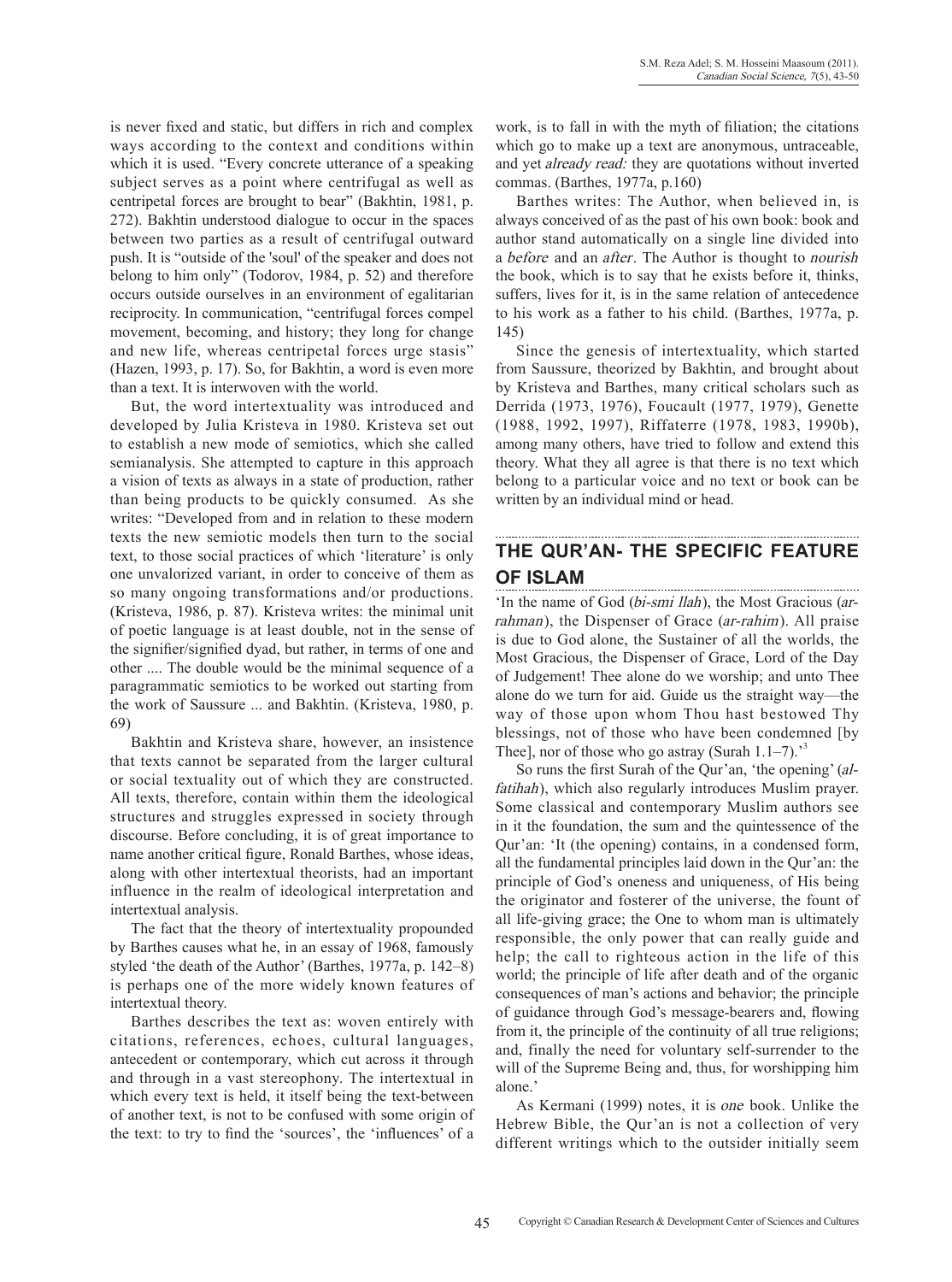to have no common denominator. Nor is it like the New Testament, which offers its message in four very different Gospels that contradict one another in many details and are therefore the occasion for some confusion. The Qur'an is a single book, handed down by one and the same prophet within twenty-two years, and therefore is a coherent unity, despite differences in period and style. It was put in order later (by and large according to length) in 114 sections denoted by the Arabic term Surah, plural Suwar; these in turn consist of verses, the smallest textual units ('signs': ayah, plural ayat). There is mention of a book (kitab) in the Qur'an itself.

#### **THE QUR'AN—GOD'S WORD OR NOT?**

It is historically certain that between 610 and 632 Muhammad proclaimed the prophetic message set down in the Qur'an in the Arab trading cities of Mecca and Medina on the incense road (Küng, 2007). According to the Quran's own words, the Qur'an was transmitted to the Prophet Muhammad by the angel Gabriel: 'Gabriel (Jibril), verily, by God's leave, has brought down upon thy heart this [divine writ] which confirms the truth of whatever there still remains [of revelation], and is a guidance and glad tiding for the believers' (Surah 2.97).

According to the current Muslim view, the original book ('the mother of the Book': umm al-kitab), which is regarded as the original of all holy scriptures, is not kept on earth but in heaven, as one can read in the Qur'an itself: 'Behold, it is a truly noble discourse, [conveyed unto man] in a well-guarded divine writ which none but the pure [of heart] can touch: a revelation from the Sustainer of all the worlds!' (Surah 56.77–80). Or at another point: 'Nay, but this [divine writ which they reject] is a discourse sublime, upon an imperishable tablet [inscribed]' (Surah 85.21).

## **DEFINITIONS OF ISLAM**

Definitions of Islam by sociologists and political theorists, philologists and historians, are important, but they often show significant limitations of understanding. The British social scientist Ernest Gellner (1981) begins his book Muslim Society with the words 'Islam is the blueprint of a social order'. The Göttingen political theorist Bassam Tibi (1985), who is of Syrian Muslim origin, writes: 'Islam is not only a political ideology but also and above all a cultural system'.

Islam is certainly also all that, but do the majority of Muslims understand Islam primarily in this way? The Heidelberg Semitic scholar and expert on Islam, Anton Schall, writes: 'I vigorously reject this view, not as a retarding representative of the orchid specialists who are hostile to the social sciences in a way that seems anachronistic' and who therefore reject Bassam Tibi's

view, but 'because Gellner and Tibi are mistaken about Muhammad's religious beginnings'.

 One may agree with this verdict but then hesitate when one reads Schall's own definition of Islam in his article in the current multi-volume Protestant reference work Theologische Realenzyklopädie XVI (1987, as cited in Küng, 2007). His first sentence runs: 'Islam is the religion founded by Muhammad ibn 'Abdallah ibn al- 'Abdalmuttalib, whose followers call themselves Muslim or Muslims. Islam is a syncretistic and eclectic collection of several religions from the world of Muhammad. The centre of the religion of Islam is Allah, generally thought to derive from the Arabic al-Ilah, the supreme or high God of the city of Mecca before the appearance of Muhammad'.

Is the Qur'an, in every respect—linguistic, stylistic, logical, historical, and scientific—a miraculous, absolutely perfect, holy book, which has to be accepted literally? Traditional Islamic scholarship does not regard critical investigation as its task. Its perspective is, above all, the description, explanation and justification of an ideal Islam. So may we seriously criticize Islam from the inside or even from the outside? In what follows, we try to investigate some traces of intertextuality comparing some important thematic beliefs of the Qur'an with some other holy books.

## **CREATION**

The Hebrew Bible says of God's act of creation, 'And God said, "Let there be light," and there was light' (Gen.1.3). Likewise the Qur'an says: 'It is He who grants life and deals death; and when He wills a thing to be, He but says unto it, "Be"—and it is' (Surah 40.68). However, this very verse, to which there are many parallels, shows that the Qur'an has a different perspective. The Bible is intensely interested in the beginning of the creation; the Qur'an is very much more interested in its progress and continuation, in God's creative power today. God not only created the world but sustains it as long as he wills.

Sometimes Muslims claim that the Qur'an says nothing about the six-day work of the Creator and therefore does not conflict with modern science. But the Qur'an also says: 'It is God who has created the heavens and the earth and all that is between them in six aeons, and is established on the throne of His almightiness (to rule the world)' (Surah 32.4). However, whereas the 'sixday work' in the Bible, related at length and in detail, is programmatically put right at the beginning, in the Qur'an it is mentioned briefly and almost in passing in the middle of other discussions (Surahs 7.54; 10.3; 11.7; 25.59; 50.38; 57.4). Only at one point is it described at rather more length (Surah 41.9–12).

Initially, it is enough to say that in the Qur'an, as in the Bible, the statements about divine omnipotence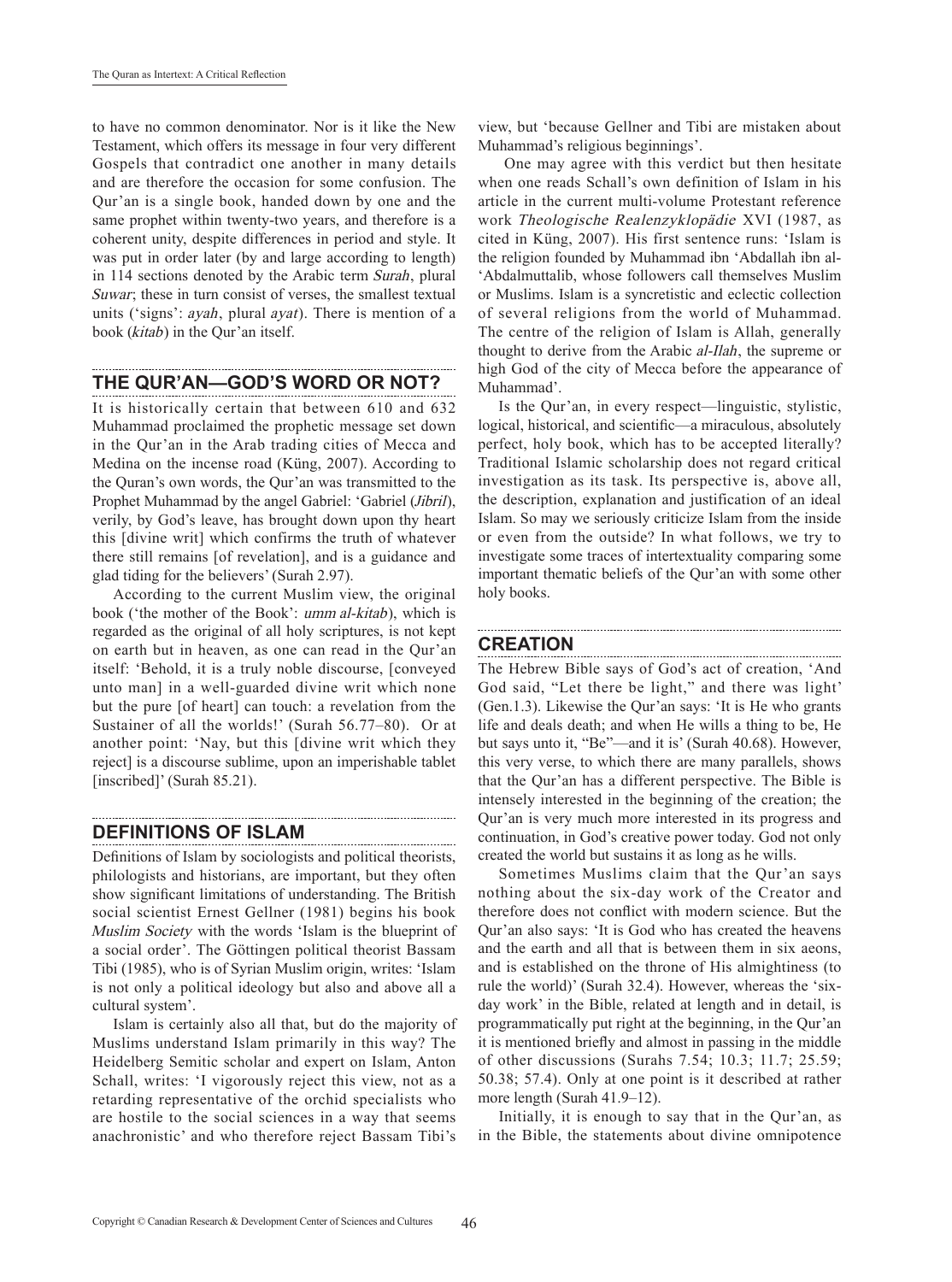and human responsibility are juxtaposed and nowhere balanced. Thus interpreters speak of two complementary truths, both of which should be taken seriously.

# **DAY OF JUDGMENT**

According to the Qur'an the 'Day of Judgement' (yaum ad-din) is the 'Day of Reckoning' (yaum al-hisab). On this last day of human history the graves will open and the dead will be raised to life. God, who has created the world and constantly sustains it, is capable of new creation and resurrection. This means that at the end all humankind will be gathered before God. God is nowhere described but appears with his angels to make the great division between the saved and the damned. As in Jewish apocalyptic and in the apocalypses of the New Testament, this gathering together of all human beings to God, the universal judge and consummator, is depicted in a great picture of judgment (Küng, 2007). It is introduced by the sound of trumpets and horns and by cosmic catastrophes: seas overflow, mountains crash down, the sun is darkened and clouds fall from heaven (Surahs 56.1–7; 69.13–16; 77. 8–13; 78.18–20; 81.1–14; 82.1–5; 84.1–6).

# **PARADISE AND HELL**

There are statements about a blessed vision of God and about forgiveness and peace, but they are very sparse and marginal (Surah 75.22) by comparison with the extraordinarily vivid depictions of a paradise full of earthly bliss. In the 'Garden of Delight' ('Garden of Eden') the just will be granted 'great happiness' under God's good pleasure: a life of completely untroubled sensual joy. They will lie on couches decorated with precious stones, eat delicious food, and drink cups of water and milk which never go stale, with clarified honey and even delicious wine. All this is served by boys who are eternally young. The blessed may even enjoy the company of charming, untouched paradisiacal virgins ('companions pure, most beautiful of eye') (Surahs 44.54; 55.46–78; 78.31–4).

Are we to understand all these statements symbolically, like the parables of the New Testament, which also mention the end-time feast with new wine, (Mark 14.25), the wedding (Matt. 25.1–13), the great banquet to which all are invited? (Luke 14.15–24). Many present-day Islamic warriors for God have undoubtedly taken them literally. The descriptions of paradise in the Qur'an are images of hope, not yet afflicted by paleness of thought, images which express the deepest longings of the human heart and even include intense human relationships.

Considering the ideas of the intertextuality school such as Bakhtin, Kristeva among others, the above analysis shows that the Qur'an is also interwoven with different voices and it is not the production of one single voice.

Such an analysis has led some scholars to conclude that the Qur'an is a book like other holy books and can be subject to interpretation.

At the end of the twentieth and the beginning of the twenty-first century a series of pioneer thinkers tried to work for a contemporary and viable Islam. Some of them are particularly concerned with a contemporary exegesis of the Qur'an: they include the Pakistani professors Fazlur Rahman and Riffat Hassan and the Iranian philosopher Abdolkarim Soroush; the South Africans Farid Esack and Abdul Karim Tayob; the Egyptians Hasan Hanafi and Nasr Hamed Abu Zayd; the Sudanese jurist Abdullahi Ahmed an-Na'im; the Tunisian Mohamed Talbi; the Kuwaiti Abul-Fadl. In France the Algerian Mohammed Arkoun and in Ankara several young Turkish scholars are engaged in hadith criticism. Rahman concludes: 'There is no doubt that whereas on the one hand, the Revelation emanated from God, on the other, it was also intimately connected with his deeper personality (Rahman, 1958). Rahman did a historical-critical hermeneutics of the Qur'an.

Mohammed Arkoun saw three scriptural traditions, the Hebrew Bible, the New Testament and the Qur'an, together. Like Paul Ricoeur before him, he differentiates three levels of the word of God for all prophetic religions:

1<sup>st</sup>, the first is the word of God itself that, transcendent and infinite, has been revealed to prophets only in fragments;

 $2^{nd}$ . the second is formed by the historical manifestations of the word of God through the prophets of Israel (in Hebrew), through Jesus of Nazareth (in Aramaic) and through Muhammad (in Arabic): messages that were originally oral statements, heard and handed down by the disciples (Qur'anic discourse);

 $3<sup>rd</sup>$ . the third is formed by the textual objectification of the word of God in which the Qur'an, like the Hebrew Bible and the New Testament, becomes a written text (mushaf, Qur'anic text) finally present in a closed corpus (canon), on which countless further books (exegesis, theology, law, translations) are then based (as cited in Küng, 2007, p. 530).

However, the theological syntheses, exegeses and law books should not be confused with the Qur'anic text. Also, other scholars such as Seyyed Hossein Nasr (1986) have tried to make a connection between Christianity and Islam. Nasr comments that the destinies of Islam and Christianity are intertwined, that God has willed both religions to exist and to be ways of salvation for millions of human beings.

One, however, may question if the Qur'an is a book like other holy books and prone to historical and hermeneutic interpretation, how the passage of time has not been vanished its strength and there are many followers who admit that it is not a simple work. There must be something hidden in the message of this holy book, a hidden voice which cannot be heard by textual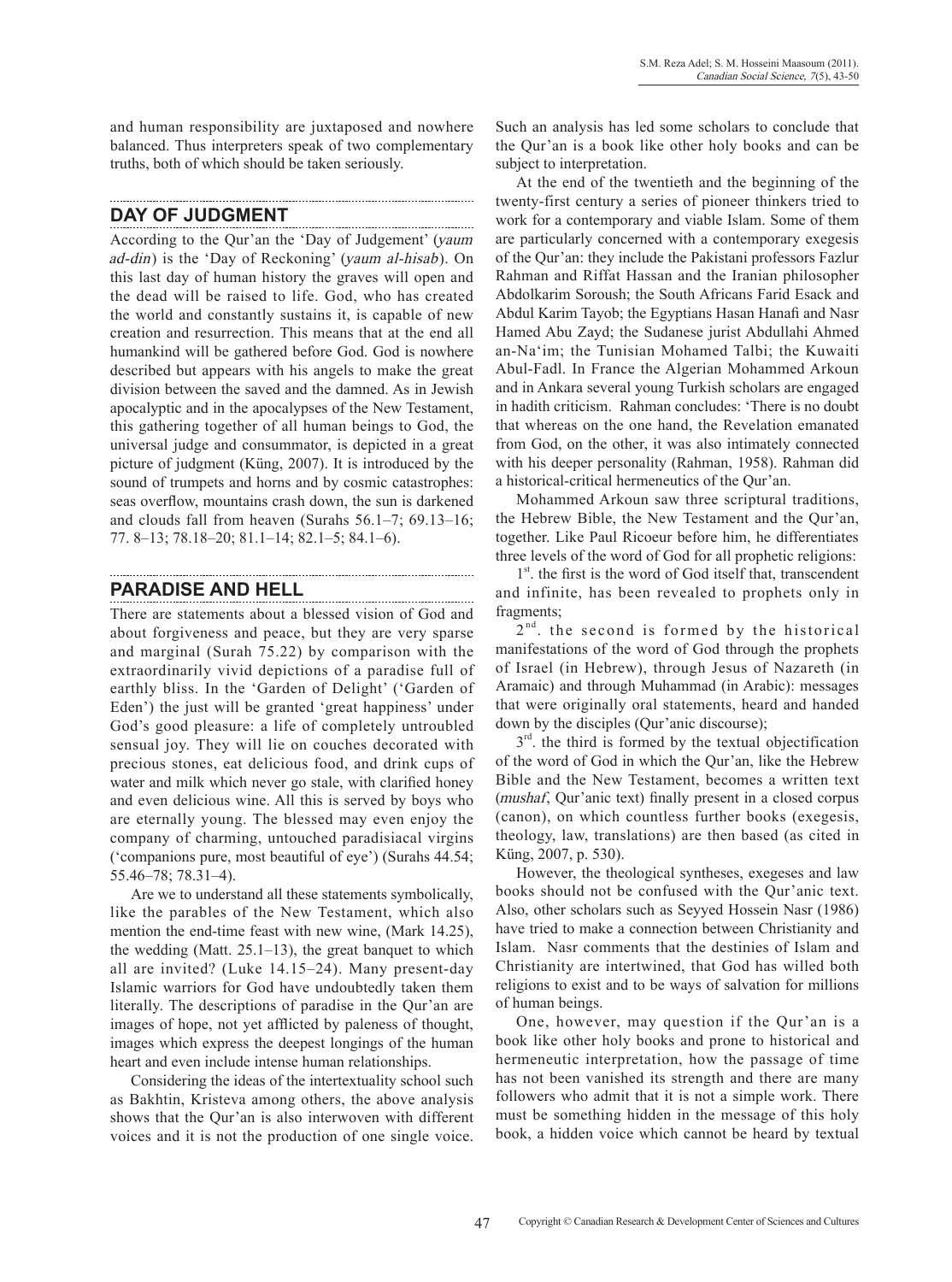analysis or some other tools. The popular historian Karen Armstrong (1973: 171) states, "It is as though Muhammad had created an entirely new literary form…Without this expe¬rience of the Koran, it is extremely unlikely that Islam would have taken root". In the rest of my discussion, we try to look at the Qur'an from the point of view of uniqueness both in content and form.

#### **THE QUR'AN'S AS MIRACLE**

The unique literary form forms the backdrop to the doctrine of I'jaz al-Quran, the in-imitability of the Qur'an, which lies at the heart of the Qur'an's claim to being of divine origin. The Qur'an states, "If you are in doubt of what We have revealed to Our messenger, then produce one chapter like it. Call upon all your helpers, besides Allah, if you are truthful" (Surah 2. 23). And "Or do they say he fabricated the message? Nay, they have no faith. Let them produce a recital like it, if they speak the truth." (Surah 52. 33-34)

The inability of any person to produce anything like the Qur'an, due to its unique liter¬ary form is the essence of the Qur'anic miracle. A miracle is defined as "events which lie outside the productive capacity of nature" (Bilynskyj, 1982). Or it is something that goes beyond the laws that Allah has placed in the universe, and is not subjected to causality. It cannot be attained by personal effort and, regardless of its time and nature, is a gift from God (Al-Suyuti, ….p. 148).

The argument posed by Muslim theologians and philosophers is that if, with the finite set of Arabic linguistic tools at humanity's disposal, there is no effective challenge; then providing a naturalistic explanation for the Qur'an's uniqueness is incoherent and does not explain its inimitability (Craig, 1986). This is because the natural capacity of the text producer, or author, is able to produce the known literary forms in the Arabic language. The development of an entirely unique literary form is beyond the scope of the productive nature of any author, hence a supernatural entity, God, is the only suf¬ficient and comprehensive explanation.

It should be noted that the much celebrated word "mu`jizah" was neither mentioned in the Qur'an, nor in the Sunnah. It was used towards the end of the second century (Muslim, 1999, p.17). The Qur'an uses instead of it words such as ayah, bayyinah, burhan, and sultan:

They swear their strongest oaths by Allah, that if a (special) Sign [ayah] came to them, by it they would believe. Say: "Certainly (all) Signs are in the power of Allah: but what will make you (Muslims) realize that (even) if (special) Signs came, they will not believe?" (Surah 6.109). To the Thamud people (we sent) Salih, one of their own brethren: he said: "O my people! Worship Allah; ye have no other god but Him. Now hath come unto you a clear (sign) from your Lord! This she-camel of Allah is a Sign [bayyinah] unto you (Surah 7. 73). Thrust thy hand into thy bosom, and it will come forth white without stain (or harm), and draw thy hand close to thy side (to guard) against fear. Those are the two credentials [burhanan] from thy Lord to Pharaoh and his chiefs: for truly they are a people rebellious and wicked." (Surah 28. 32). They said: "Ah! Ye are no more than human, like ourselves! Ye wish to turn us away from what our fathers used to worship; then bring us some clear authority [sultan]." (Surah 14. 11).

Mustafa Muslim (1999, p. 17-18) points to the fact that the term "ayah" is also used for "verse" in the Qur'an. Therefore, "mu`jizah" was chosen in order to avoid terminology with more than one meaning.

### **THE UNIQUENESS OF FORM**

The literary scholars believe that the Qur'an has its own unique form which cannot be described as any of the known lit¬erary forms. However, due to similarities between saj' and early Meccan chapters, some Western Scholars describe the Qur'an's literary form as saj'. Angelika Neuwrith (2008) states, "Saj' is given up completely in the later Surahs where the rhyme makes use of a simple –un/-in – scheme to mark the end of rather long and syntactically complex verse….saj' style is thus exclusively characteristic of the early suras".

These scholars who categorize the Qur'an as saj' do so on the basis that the Qur'ans uniqueness is acknowledged. To illustrate this Nicholson (1930, p.159) states, "Thus, as regards its external features, the style of the Koran is modeled upon saj', or rhymed prose…but with such freedom that it may fairly be described as original."

Although there is an attempt to try to describe the Qur'an as rhymed prose, western scholars concluded that it is a unique or an original form of saj'. To highlight this fact Bruce Lawrence (2005, p. 64) states, "Those passages from the Qur'an that approach saj' still elude all procrustean efforts to reduce them to an alternative form of saj'".

Theologians and Arab Linguists such as, Abd al-Jabbar (1960, p. 224), al-Rummani (1956, p. 97-98), al-Khatibi (1953: 36) and al-Baqillani (1968, p. 86-89) held that the Qur'an does not contain saj' and is unique to all types of saj'. Their reasoning is that in the Qur'an, the use of language is semantically orientated and its literary structure is distinct, whereas in saj', conformity to style is a primary objective. Furthermore the Qur'an uses literary and linguistic devices in such a way that has not been used before and achieves an unparallel communicative effect.

The Qur'an is truly unique in composition. It is neither prose nor poetry and an aspect of this unique form is achieved by fusing metrical and non-metrical composition. This view is also supported by the famous Arabic Literary scholar Arthur J. Arberry (1998, p. x), "For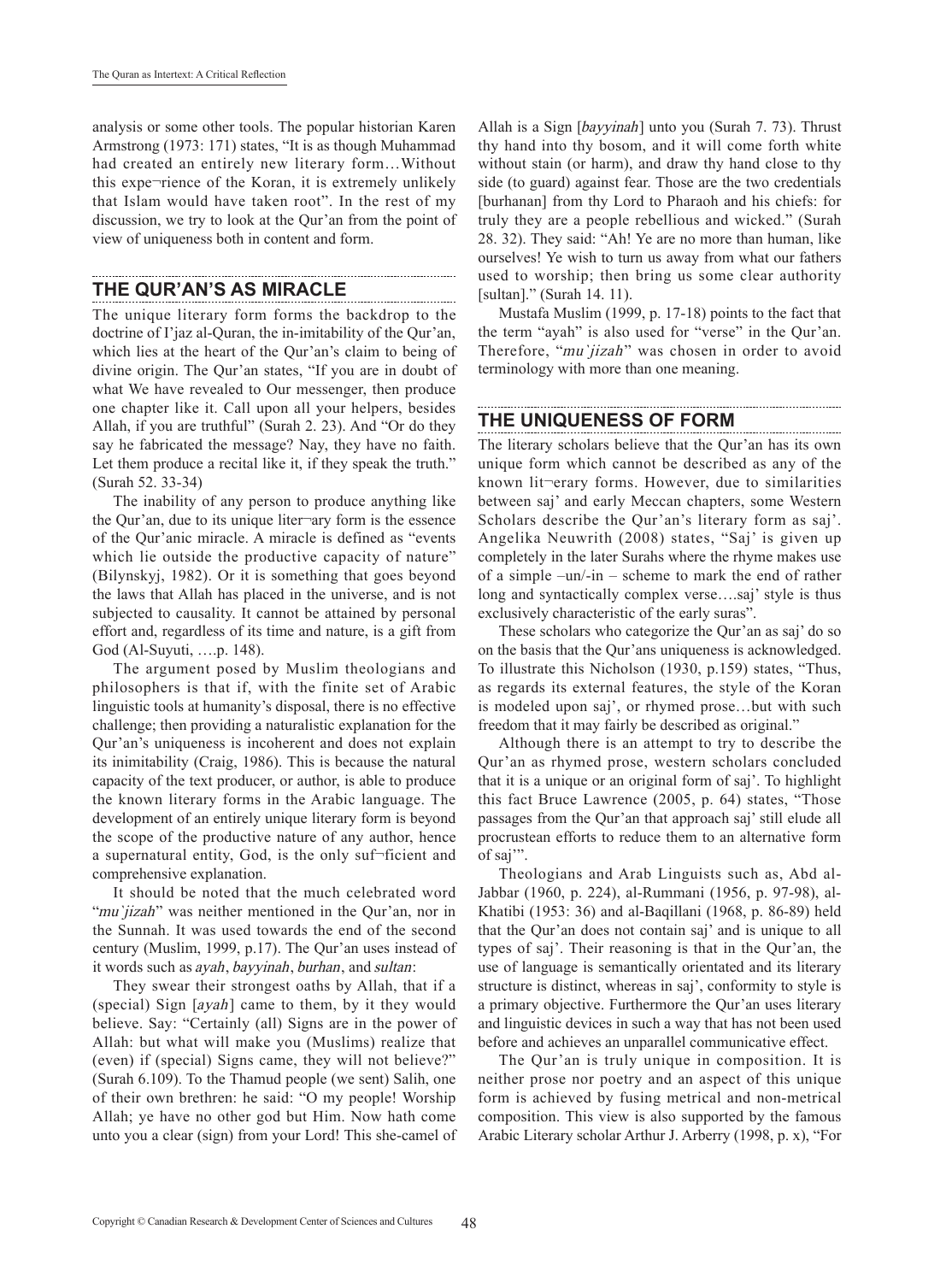the Koran is neither prose nor poetry, but a unique fusion of both".

Devin J. Stewart (2008) who is one of the only western scholars to discuss the literary form of the Qur'an and highlight the formal differences between saj' and what he calls, "Qur'anic saj'" concludes, "The analysis undertaken in this study makes possible some preliminary observations on the formal differences between Qur'anic saj'" (p. 102). According to Stewart, features that render the Qur'an unique, in the context of the discussion of saj' are:

#### **a. Greater Tendency to Mono-Rhyme**

The Qur'an differs from saj' due to its use of monorhyme, meaning that it's rhyming scheme conforms to a few rhymes rather than a selection of many rhymes. According to the analysis of Fretwell (2000), just over 50% of the whole Qur'an ends with the same letter. This particular use of rhyme, in a text the size of the Qur'an, has not been replicated in any Arabic text. Stewart states: "Qur'anic saj' has a much greater tendency to monorhyme than does later saj'. A small number of rhymes… are predominant in the Qur'an whereas rhyme in later saj' shows great-er variation.

#### **b.** Inexact Rhyme

The general description of saj' is that it has an end rhyme. However the Qur'an does not conform to a constant or consistent rhyme, which reflects the work of ar-Rummani (1956, p. 97-98) who states that "the Qur'an's use of language is semantically orientated and does not conform to a particular style". Stewart (2008, p. 102) states, "The Qur'an allows inexact rhymes which are not found in later saj'".

#### **c. Higher Frequency of Rhetorical Features**

The Qur'an is a 'sea of rhetoric'. The Qur'an exhibits an unparalleled frequency of rhetori-cal features, surpassing any other Arabic text, classical or modern. The use of rhetoric in the Qur'an stands out from any type of discourse (see also Abdul-Raof, 2000, p. 95-137; 2003, p. 265-398 and Esack 1993, p. 126-128).

As it can be seen from the above analysis, the form of Qur'an is also not susceptible to textual analysis let alone the meaning. We conclude that the nature of this holy book, both from the perspective of meaning and form is not subject to textual analysis. If textual analysis is going to take every text back to an earlier history, the history itself and the passage of time is a stamp proof to the ever novelty and miraculousness of this book. What we can confess is that it has come from God and the carrier of this holy message is without any dispute, Mohammad, peace be upon him.

#### **REFERENCES**

Abdul-Raof, H. ( 2000). Qur'an Translation: Discourse, Texture

and Exegesis. Curzon Press.

- Abdul-Raof, H. (2003). Exploring the Qur'an. Al-Maktoum Institute Academic Press.
- Al-Jabbar, A.B.D. (1960). I'jaz al-Qur'an. Cairo.
- Al-Khatibi, H.I.M. (1953). Al-Bayan Fi I'jaz al-Qur'an. (Ed.). Alim, A. Aligarh, India.
- Allen, G. (2000). Intertextuality. London. Routledge.
- Al-Rummani, A.I.I. (1956). Thalath Rasa'il Ijaz al-Qur'an. (Ed.). M. Khalaf Allah & M. Sallam. Cairo.
- Al-Suyuti, J.A.D. (1973). Al-Itqan fi `Ulum Al-Qur'an. Beirut: Dar Al-Ma`rifah.
- Arberry, A. (1998). The Koran. Oxford University Press.
- Armstrong. K. (1993). A History of God: The 4,000 Year Quest of Judaism, Christianity and Islam. Vintage.
- Baqillani, M.I.T. (1968). Al-I'jaz Al-Qur'an. (Ed.) A. Saqr. Cairo. Eqypt.
- Bakhtin, M. M. (1981). The Dialogic Imagination. Austin: University of Texas Press.
- Bakhtin, M. M. (1984). Problems of Dosloevsky's Poetics. Minneapolis: University of Minneapolis Press.
- Bakhtin, M. M. (1986). Speech Genres and Other Late Essays. Austin: University of Texas
- Bakhtin, M. M. (1993). Toward a Philosophy of the Act. Austin: University of Texas Press.
- Barthes, R. (1977a). Image–Music–Text, Stephen Heath. (Trans.). Fontana, London.
- Bible, (1970). C. H. Dodd. (Ed.). The New English Bible with the Apocrypha. Oxford University Press and Cambridge University Press.
- Bilynskyj, S.S. (1982). God, Nature, and the Concept of Miracle (Ph.D. Diss.: Notre Dame).
- Brandist, C. (2002). The Bakhtin Circle: Philosophy, Culture and politics. London: Pluto.
- Craig, W. L. (1986). The Problem of Miracles: A Historical and Philosophical Perspective. Gospel Perspectives, The Miracles of Jesus. (ed.). Wenham D. and C. Blomberg, pp. 9–48. Sheffield: JSOT.
- Derrida, J. (1973). Speech and Phenomena, and Other Essays on Husserl's Theory of Signs. David B. Allison (trans.). Evanston: Northwestern University Press.
- —(1976). Of Grammatology Gayatri Chakravorty Spivak (trans.). Baltimore MD and London: Johns Hopkins University Press.
- Esack, F. (1993). Qur'anic Hermeneutics: Problems and Prospects. The Muslim World, 83(2).
- Foucault, M. (1977). Language, Counter-Memory, Practice: Selected Essays and Interviews, Donald F. Bouchard and Sherry Simon (trans.) Donald F. Bouchard (Ed.). Cornell University Press, Ithaca NY.
- —(1979). 'What is an author?' in Josué V. Harari (ed.) Textual Strategies: Perspectives in Post-structuralist Criticism. Cornell University Press, Ithaca NY, 141–60.
- Fretwell, A.M.A. (2000). Science Miracles, No Sticks or Snakes. Beltsville, Maryland, USA: Amana Publications.
- Gellner, E. (1981). Muslim Society. Cambridge University